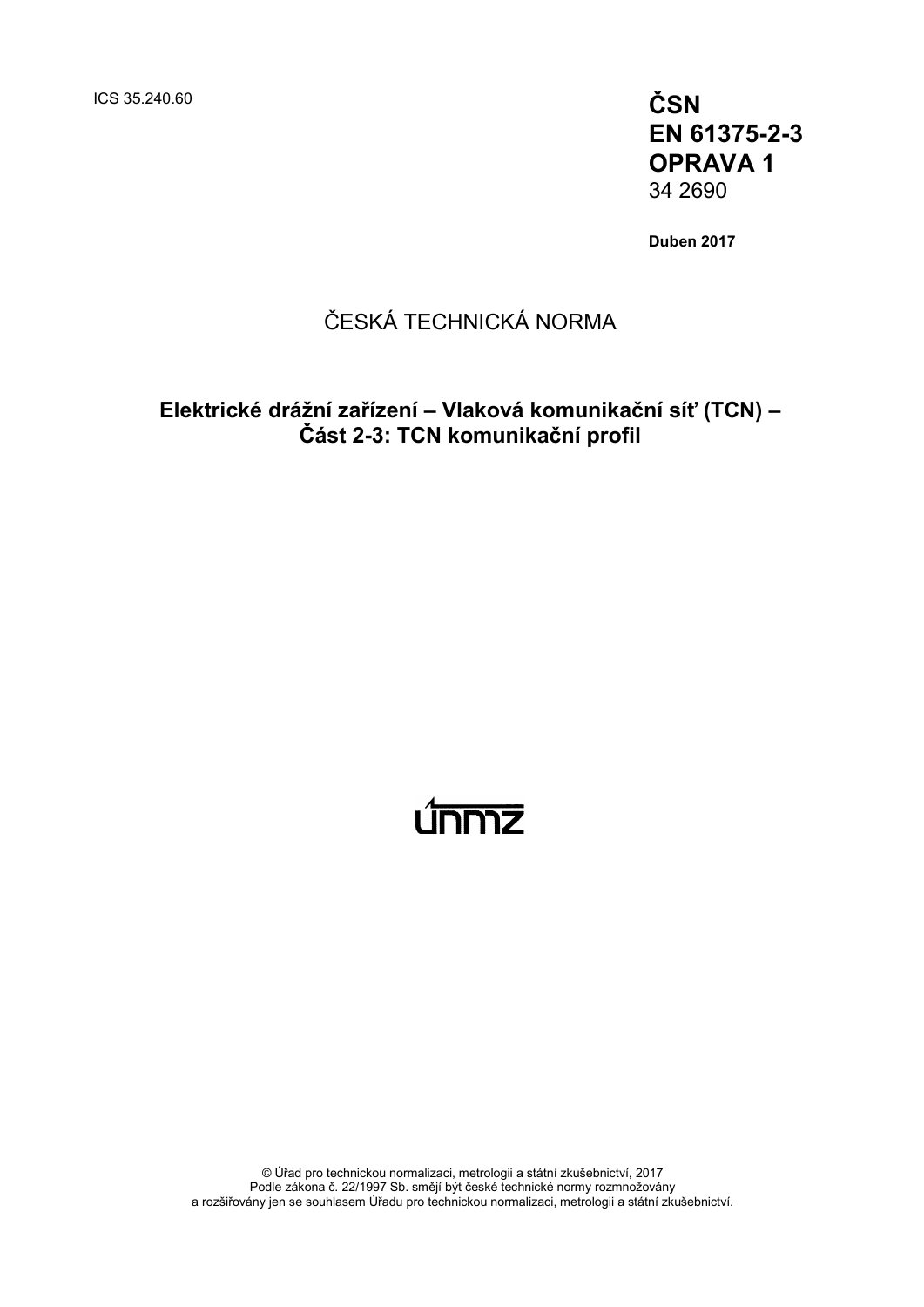ČSN EN 61375-2-3/Opr. 1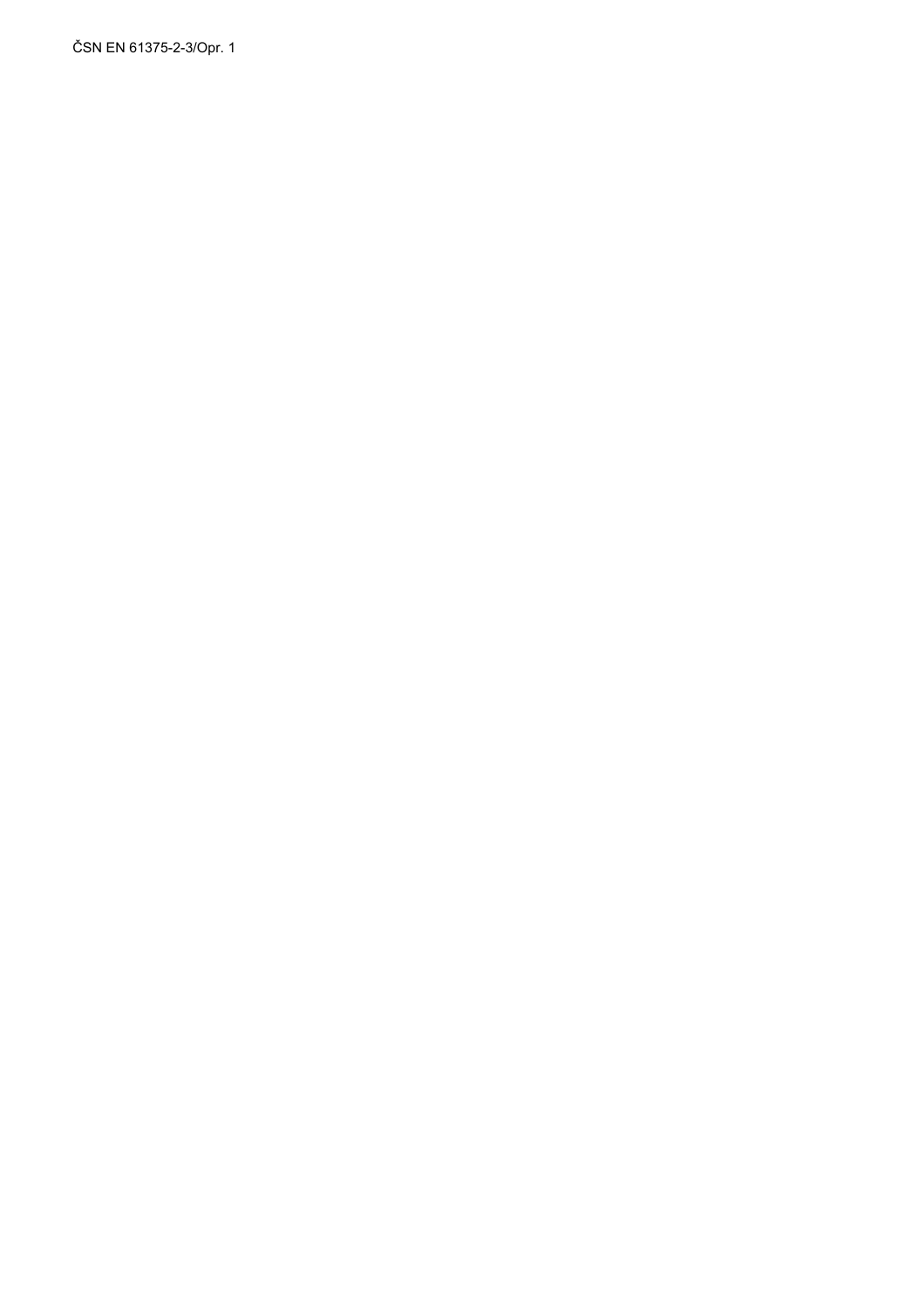## EUROPEAN STANDARD NORME EUROPÉENNE EUROPÄISCHE NORM

## **EN 61375-2-3:2015/AC:2016- 11**  ČSN EN 61375-2-3/Opr. 1

November 2016

ICS 45.060

English Version

## Electronic railway equipment - Train communication network (TCN) - Part 2-3: TCN communication profile (IEC 61375-2-3:2015/COR2:2016)

Matériel électronique ferroviaire - Réseau embarqué de train (TCN) - Partie 2-3: Profil de communication TCN (IEC 61375-2-3:2015/COR2:2016)

 Elektronische Betriebsmittel für Bahnen - Zug-Kommunikations-Netzwerk (TCN) - Teil 2-3: TCN-Kommunikationsprofil (IEC 61375-2-3:2015/COR2:2016)

This corrigendum becomes effective on 4 November 2016 for incorporation in the English language version of the EN.



European Committee for Electrotechnical Standardization Comité Européen de Normalisation Electrotechnique Europäisches Komitee für Elektrotechnische Normung

**CEN-CENELEC Management Centre: Avenue Marnix 17, B-1000 Brussels** 

© 2016 CENELEC All rights of exploitation in any form and by any means reserved worldwide for CENELEC Members.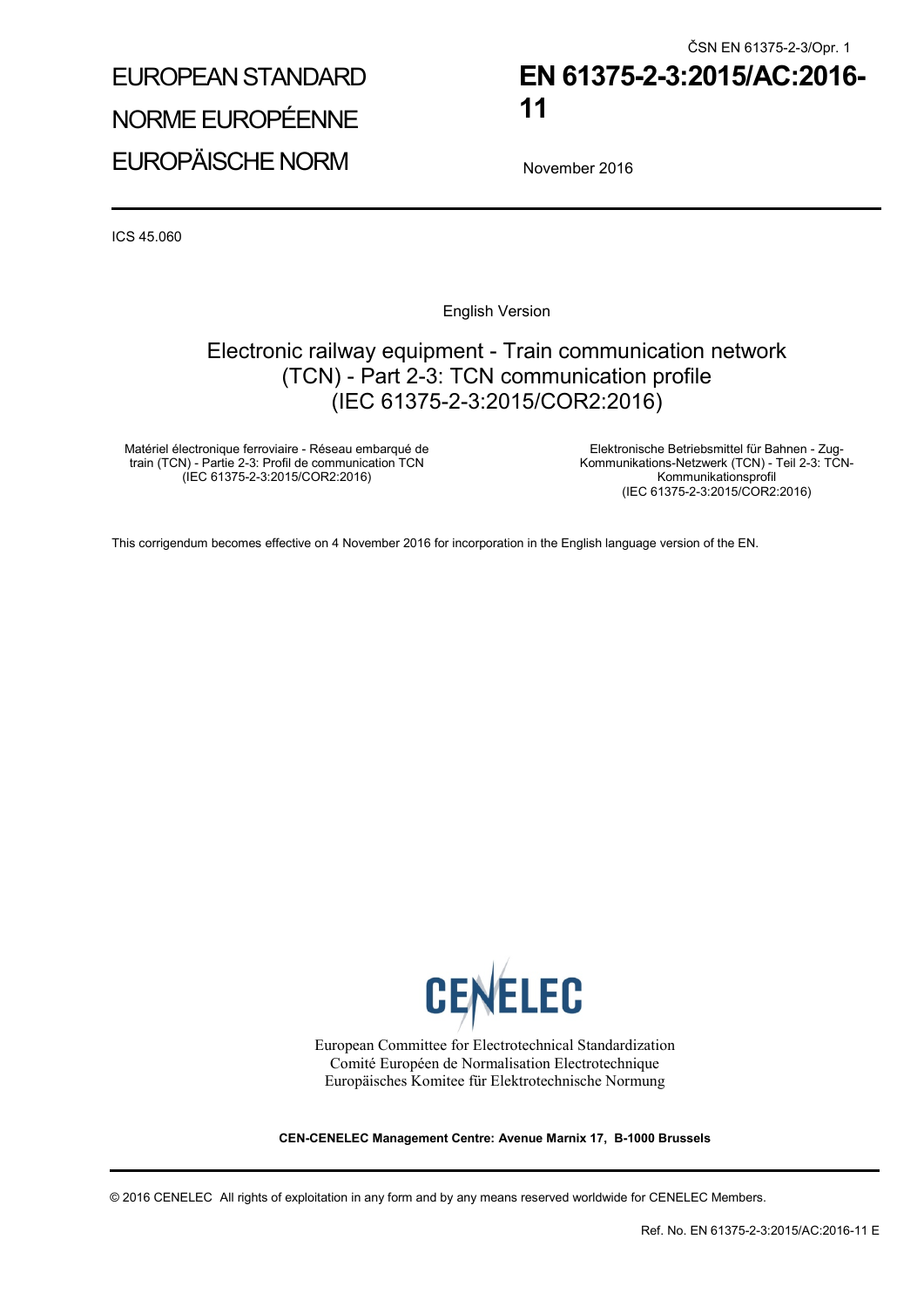EN 61375-2-3:2015/AC:2016-11

ČSN EN 61375-2-3/Opr. 1

#### **Endorsement notice**

The text of the corrigendum IEC 61375-2-3:2015/COR2:2016 was approved by CENELEC as EN 61375-2-3:2015/AC:2016-11 without any modification.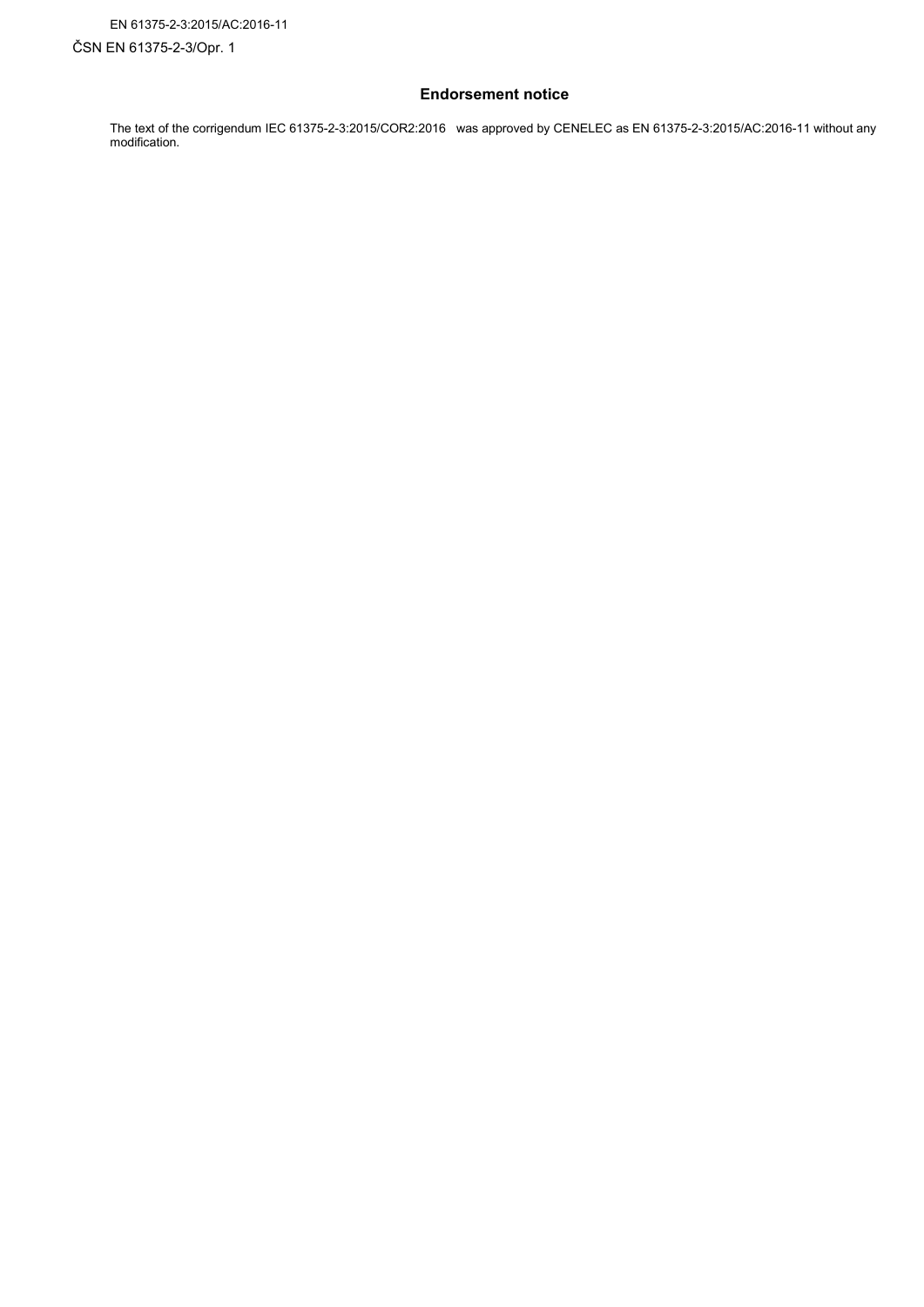IEC 61375-2-3:2015/COR2:2016 – 1 – © IEC 2016

#### INTERNATIONAL ELECTROTECHNICAL COMMISSION

\_\_\_\_\_\_\_\_\_\_\_\_

#### **IEC 61375-2-3 Edition 1.0 2015-07**

#### **ELECTRONIC RAILWAY EQUIPMENT – TRAIN COMMUNICATION NETWORK (TCN) –**

**Part 2-3: TCN communication profile**

#### **CORRIGENDUM 2**

#### **5.3.2.3**

*Replace existing Figure 15 by the following new Figure.* 

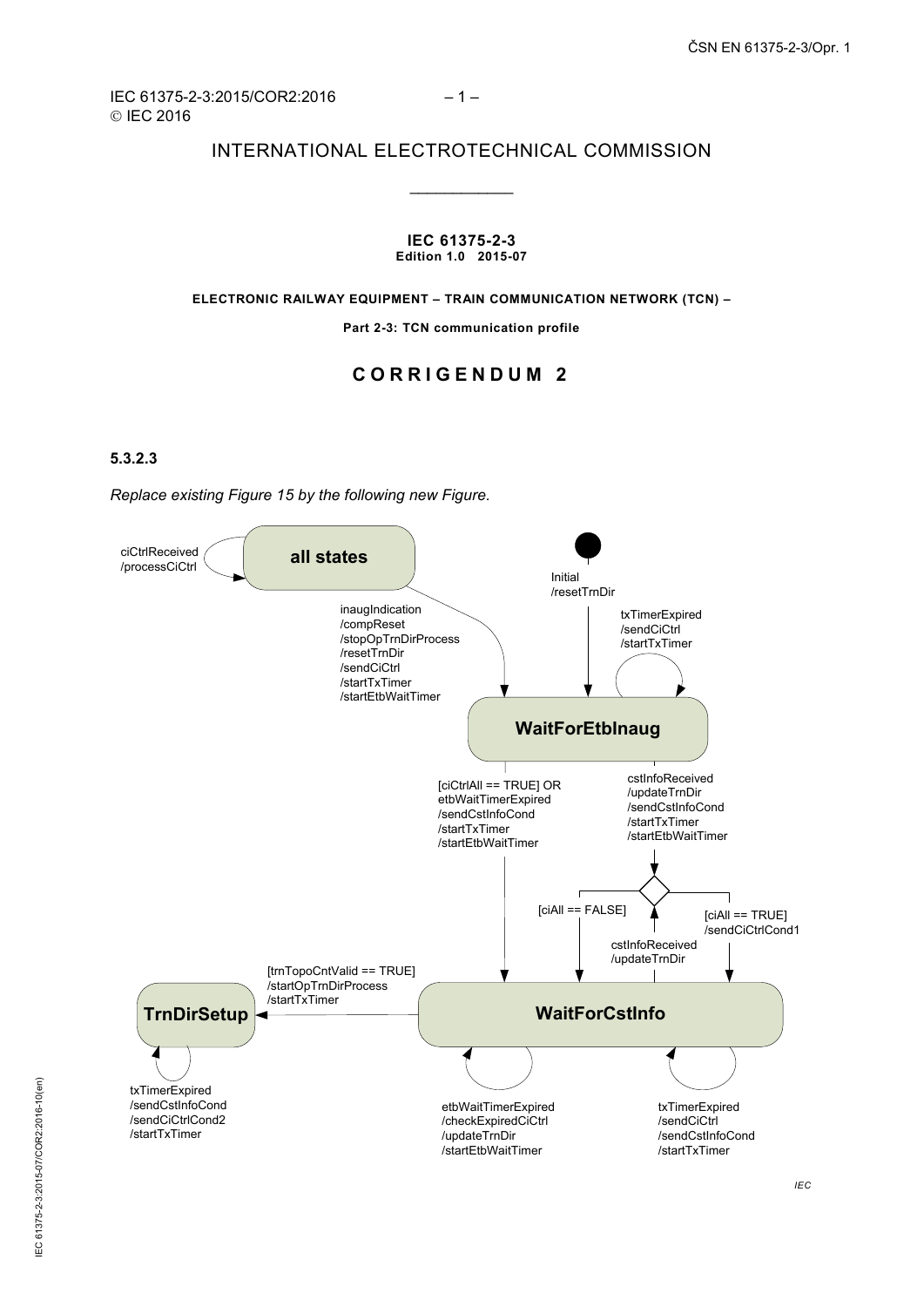#### **Table 5**

*Add the following entry at the end of the table.* 

| compReset | Reset the composition by triggering the event 'compReset' in the leading<br>function state machine (see 6.5.3.2) and the confirmation/correction<br>state machine (see 6.6.4). |
|-----------|--------------------------------------------------------------------------------------------------------------------------------------------------------------------------------|

#### **5.3.3.2.16, item d)**

*Replace existing item d) by the following new text.* 

d) Setting the topography counter to a value of 0 declares the topography counter to be invalid.

#### **5.4.4.6.1**

*Replace existing Figure 20 by the following new figure.* 



**1) Identifiers as defined by UIC are used in these examples, e.g. 'UIC508089435038' corresponds to UIC identifier '50 80 89 – 43 503 - 8'**

#### **5.4.5.2, second paragraph following note 1**

*Replace the existing text by the following new text.* 

The decomposition for ETB-related groups is defined as: 11101111.11000001.bbgggggg.gggggggg

#### **5.4.5.2, second paragraph following Table 20**

*Replace the existing text by the following new text.* 

The decomposition for ETB-related groups is defined as: 11101111.11000010.bbgggggg.gggggggg

#### **5.5.3 Examples, last bullet item preceding Figure 21**

*Replace the existing text by the following new text.* 

- group doorCTRL@fctDoor.anyVeh.cst03.anyClTrn.lTrn in consist 'E'

*IEC*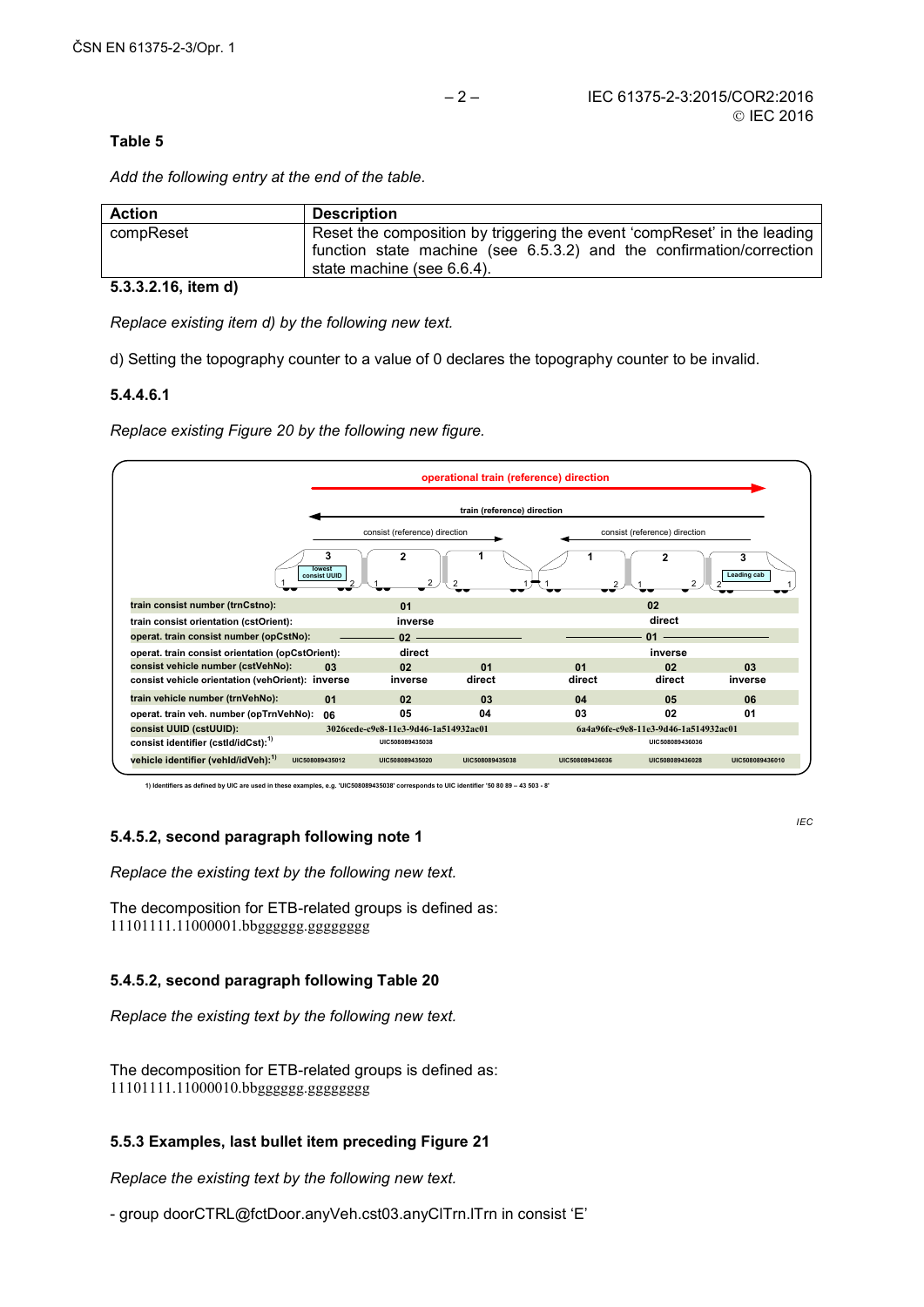IEC 61375-2-3:2015/COR2:2016 – 3 – © IEC 2016

#### **5.5.3, Example 3, first two sentences**

*Replace the existing text by the following new text.* 

The following example shows how a TCN-URI can be resolved to a train wide multicast group address. Here it is assumed that the IP MC group 'fctDoor' has been defined as a train wide group with a group  $Id = 50$ .

#### **5.5.3, Example 4, text preceding Table 26**

*Replace the existing text by the following new text.* 

The following example shows how a TCN-URI can be resolved to a consist-limited multicast group address. Here it is assumed that the two door controllers in consist E form a multicast group with group Id = 50. For resolving the TCN-URI 'doorCTRL@fctDoor.anyVeh.cst03.anyClTrn.lTrn" the ETB0 DNS server has to execute the steps as listed in Table 26:

#### **Table 26, step 1, last column**

*Replace the existing text by the following new text.* 

= "fctDoor.anyVeh.cst03

#### **Table 26, step 2, second column**

*Replace the existing text by the following new text.* 

Lookup 'cstUUID' of label 'cstNo' = 3 in the train directory of the local TTDB

#### **6.4.5.2, Table 28, 2nd column, 2nd box**

*Replace the existing text by the following new text.* 

Stop processing of the operational train directory, triggered by the train directory computation state machine, see .5.3.2. If the transmission of ETBCTRL telegram continues, telegram parameter 'trnTopoCnt' shall be set to 0 until processing of the operational train directory is restarted (trigger 'startOpTrnDirProcess')

#### **6.5.3.2, Figure 30**

*Replace existing Figure 30 by the following new figure.*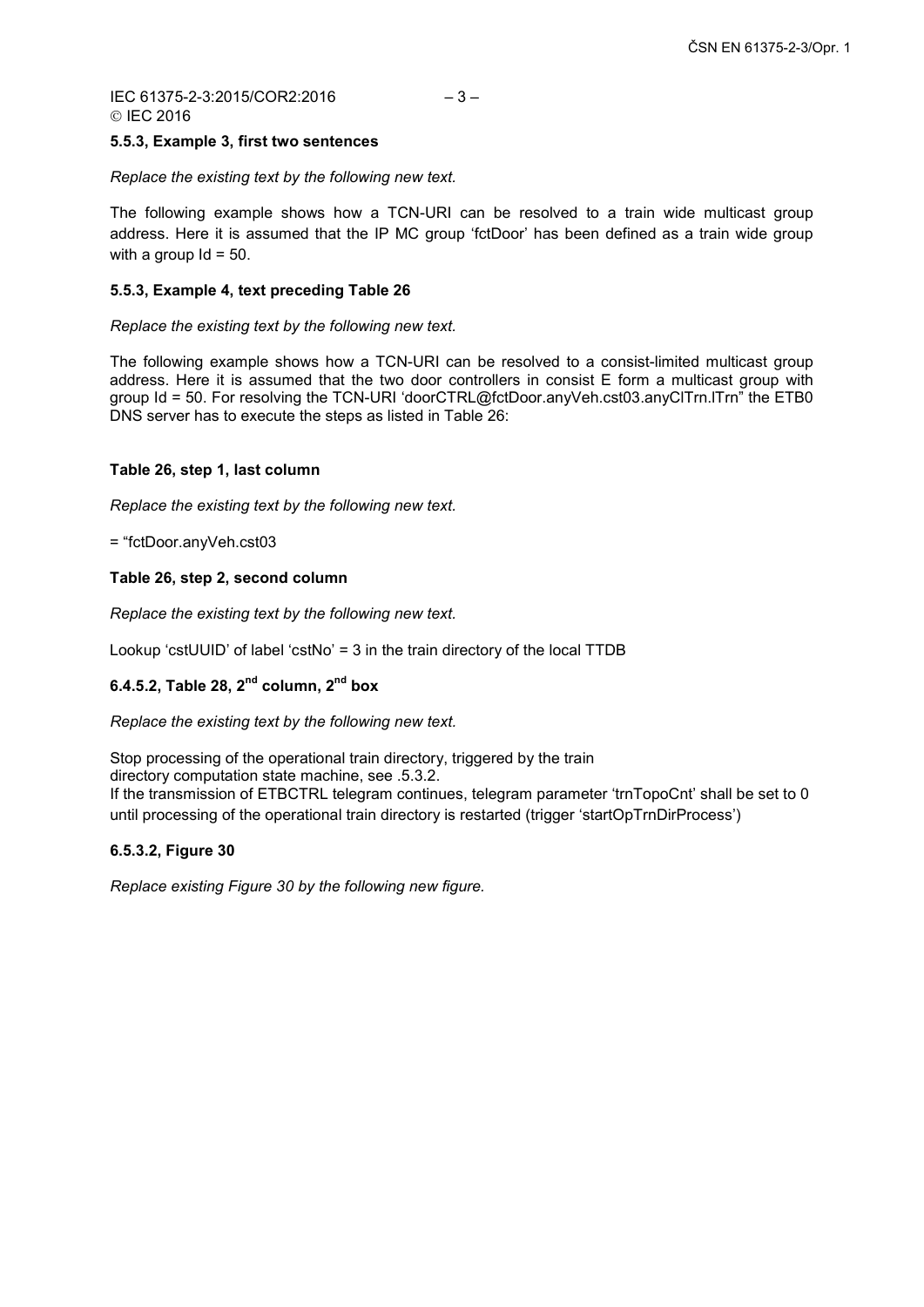

*IEC*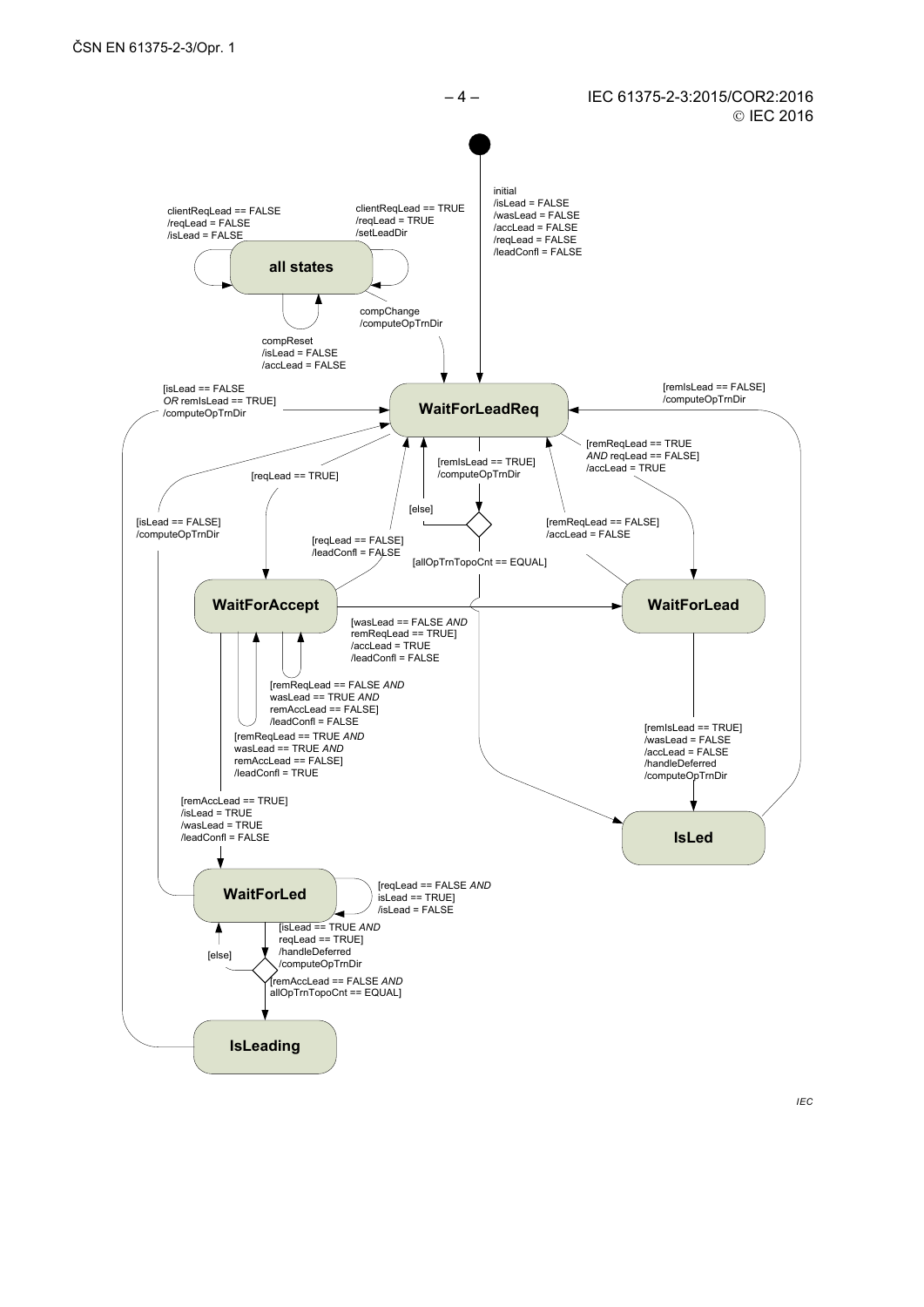IEC 61375-2-3:2015/COR2:2016 – 5 – © IEC 2016

#### **Table 35**

*Add the following entry to Table 35.*

| <b>Trigger</b> | <b>Description</b> |
|----------------|--------------------|
| compReset      | composition reset  |

#### **6.6.4, Figure 35**

*Replace existing Figure 35 by the following new figure.* 



#### **Table 42**

*Add the following entry to Table 42.* 

| rigger    | <b>Description</b>                |
|-----------|-----------------------------------|
| compReset | Confirmed<br>reset<br>composition |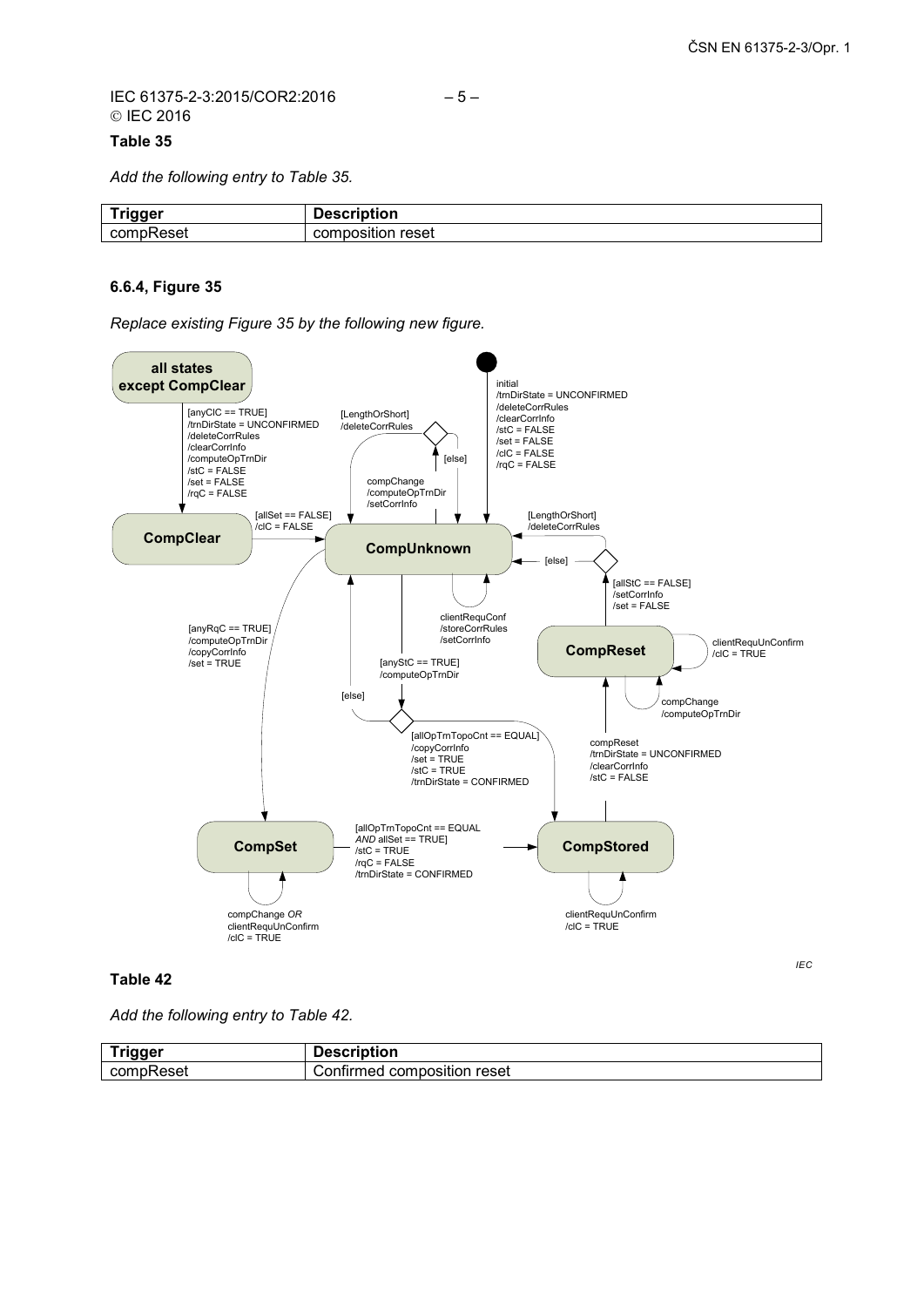#### **Table 43**

*Replace the existing 3rd and 4th entries by the following.* 

| $allStC == FALSE$ | Logical OR over the 'stC' control<br>flags in all ETBCTRL telegrams<br>equals FALSE                                             |
|-------------------|---------------------------------------------------------------------------------------------------------------------------------|
| allSet $==$ FALSE | Logical OR over the 'set' control<br>flags in all ETBCTRL telegrams<br>equals FALSE for a time of at least 3<br>ETBCTRL cycles. |
|                   | NOTE This time condition<br>ensure that<br>shall<br>also<br>reinserted ECSP<br>properly<br>enter state CompUnknown.             |

## **6.7.3.2, Table 48, 1st column, 1st box**

*Replace the existing text by the following new text.* 

determineOpTrainDirection

#### **Clause A.5, 2nd paragraph**

*Replace the existing text by the following new text*

The ComId forms, together with source IP address and destination IP address, a unique identifier of the PDU within the train.

### **A.6.6.3, 6th paragrah**

*Replace the existing text by the following new text.* 

Topography counters of an incoming request telegram shall be checked in accordance to A.6.7.

#### **A.6.8.2, Table A.10**

*Replace existing Table A.10 by the following new table.* 

| <b>Guards</b>   | <b>Description</b>                                                                                                                                                                                   |
|-----------------|------------------------------------------------------------------------------------------------------------------------------------------------------------------------------------------------------|
| checkTopoCounts | Check the topography counters submitted with the request against the<br>actual topography counters. At least one of the cases listed in Table A.5 for<br>the topography counters shall be fulfilled. |

#### **Table A.10 – PD publisher state diagram – guards**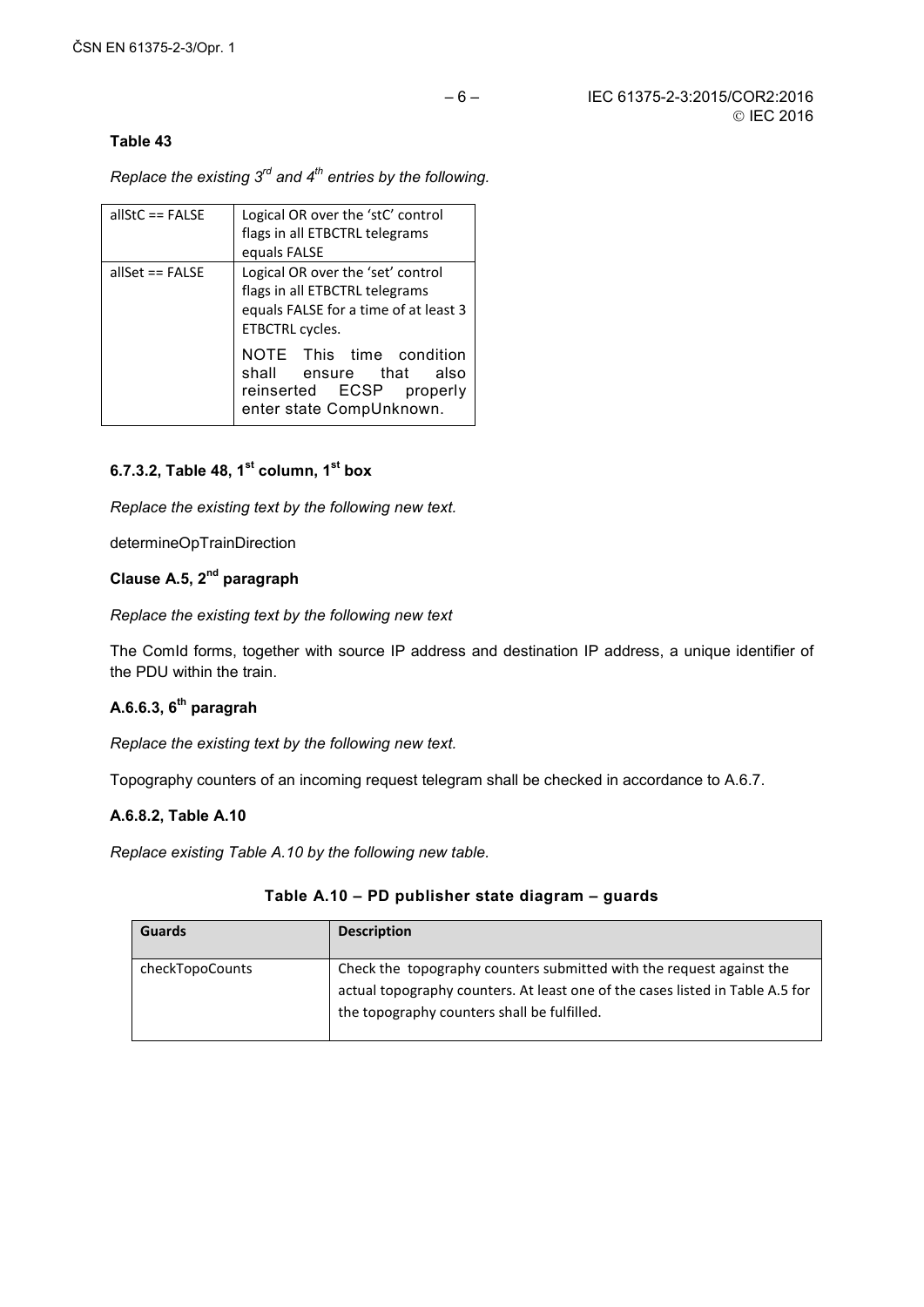IEC 61375-2-3:2015/COR2:2016 – 7 – © IEC 2016

#### **A.6.8.3, Table A.15**

*Replace existing Table A.15 by the following new table.*

| <b>Guards</b>   | <b>Description</b>                                                        |
|-----------------|---------------------------------------------------------------------------|
| pattern         | configured communication pattern for the PD-PDU exchange                  |
|                 | Values:<br><b>PUSH</b>                                                    |
|                 | PULL                                                                      |
|                 |                                                                           |
| checkTopoCounts | Check the topography counters of the received telegram against the        |
|                 | topography counters submitted with the subscription. At least one of the  |
|                 | cases listed in Table A.5 for the topography counters shall be fulfilled. |
|                 |                                                                           |

#### **Table A.15 – PD subscriber state diagram – guards**

#### **E.3.2, Figure E.3**

*Replace existing Figure E.3 by the following new figure.*



*IEC*

*Introduce the related corrected record definition with additional entry ('leadVehOfCst') as follows:* 

```
ECSP_CTRL::= RECORD
  { 
  version UINT16 -- telegram version information
                          (vvrr, v-version, r-release) 
                          version = 1
                          release = 0
  reserved01 UINT8 -- reserved (= 0)
   leadVehOfCstUINT8 -- position of leading vehicle in consist
                          value range 0..32 
                         0 = not defined (1 = first vehicle in consist in
                         Direction 1, 2 = second vehicle, etc.)
  deviceName LABEL -- function device of ECSC which sends
                          the telegram
•
```
#### **E.5.2.2, penultimate paragraph**

*Replace the existing text by the following new text.*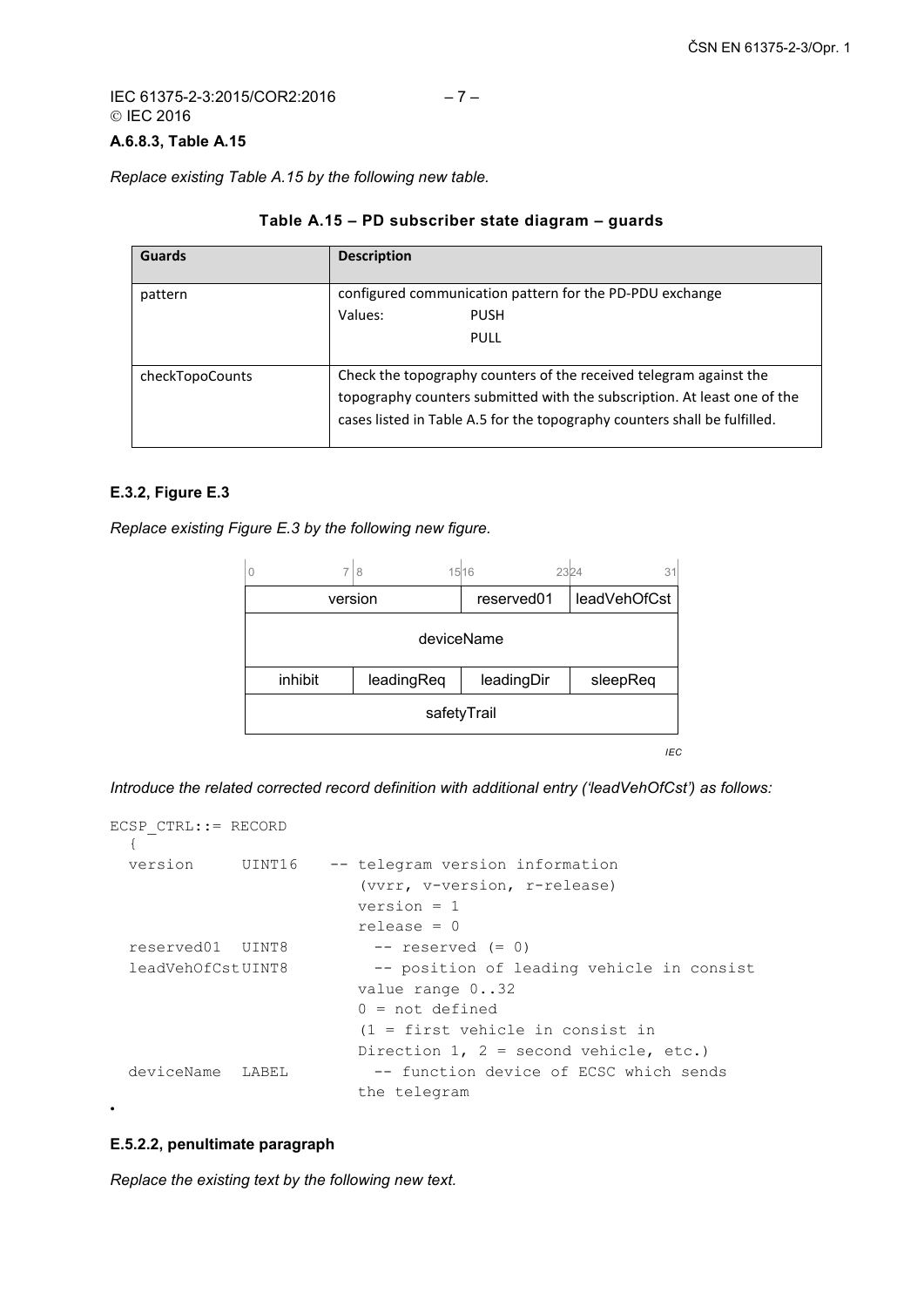```
TCN URI ::= RECORD
 \{ tcnUriStr CHAR[80] -- Host part of TCN-URI, terminated with
 ASCII character NUL
 reserved01 INT16 -- reserved (= 0)resolvState INT16 -- request message: reserved (= 0)
                            reply message:
                           0 = OK -1 = unknown TCN-URI
  tcnUriIpAddrUINT32 -- IP address related to query
                            unicast address (source and destination
                             scope, address range) or 
                            MC group address (destination scope)
                           value = 0 if 'resolvState' < 0tcnUriIpAddr2 UINT32 - 2^{nd} IP address in case the query
                            produces an IP address range 
                             (see 5.4.4.6.2).
                             Defines the higher IP address of the
                             range.
                             To be set to 0 if not resolved to an
                             IP address range
```
}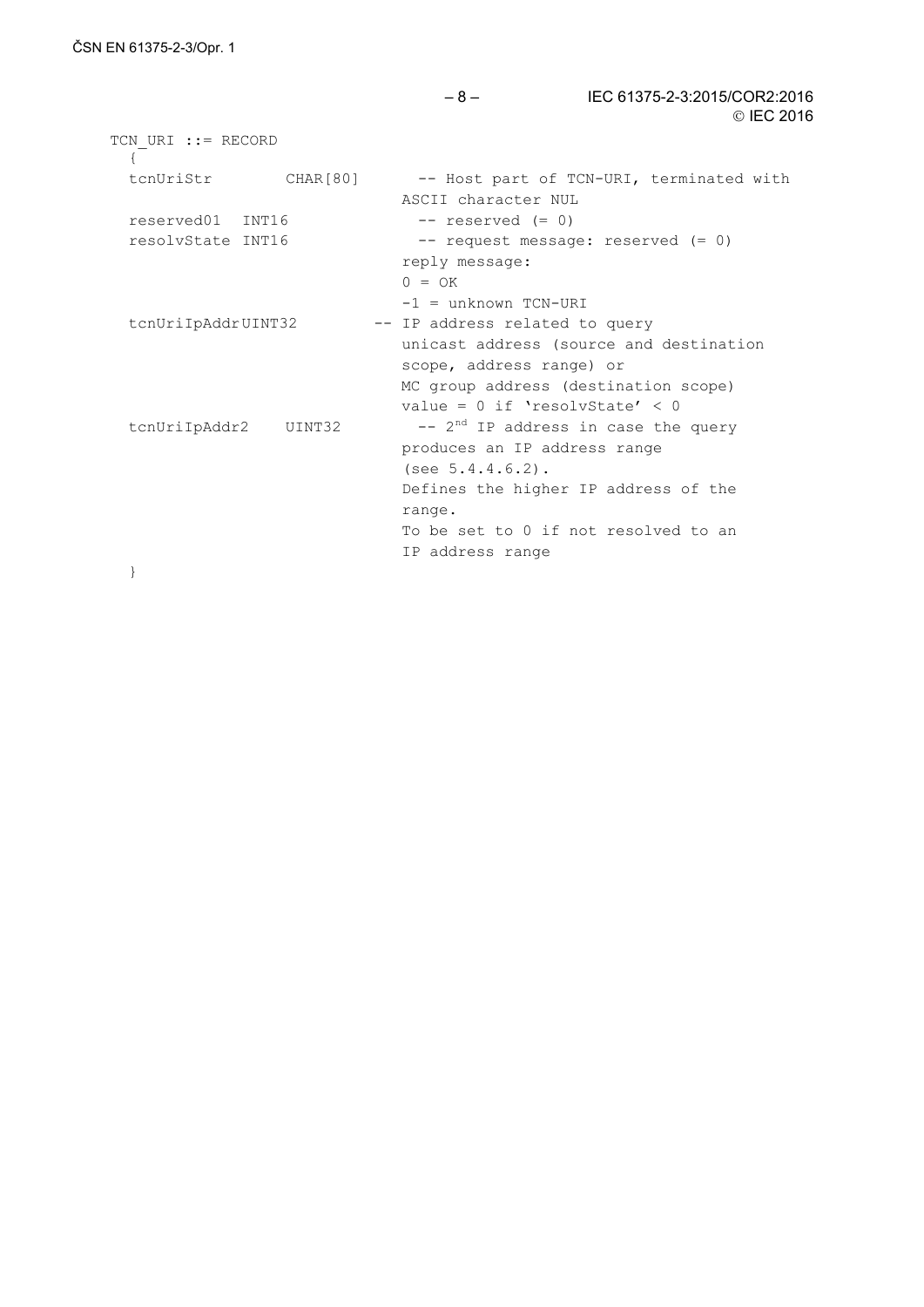IEC 61375-2-3:2015/COR2:2016 – 9 – © IEC 2016

#### **E.5.2.3, Figure E.9**

•

*Replace existing Figure E.9 by the following new figure.* 



*Introduce the related corrected record with additional entry ('etbTopoCnt').*

```
DNS_REQUEST::= RECORD
 \{ version VERSION -- telegram version information
                                mainVersion = 1
                                subVersion = 0
 reserved01 INT16 -- reserved (= 0)deviceName LABEL -- function device of ED which sends
                                the telegram
 etbTopoCnt UINT32 -- ETB topography counter
  opTrnTopoCnt UINT32 -- operational train topography counter
                                needed for TCN-URIs related to the
                                operational train view
                                = 0 if not used 
•
```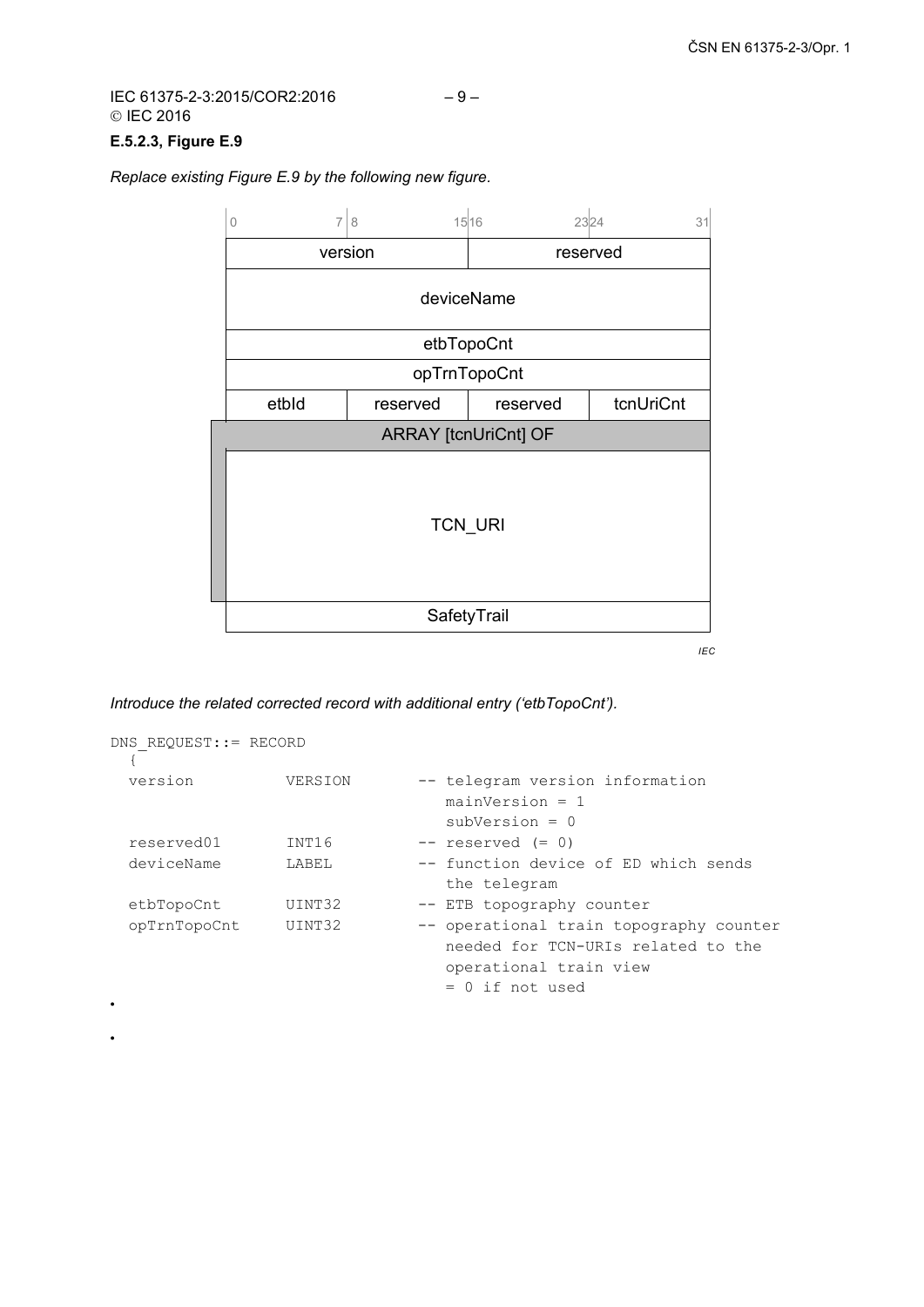•

#### **E.5.2.3, Figure E.10**

*Replace existing Figure E.10 by the following new figure.*



*Introduce the related corrected record with additional or corrected entry ('etbTopoCnt', 'dnsStatus')).* 

```
DNS_REPLY::= RECORD
  { 
  version VERSION -- telegram version information
                                mainVersion = 1
                                subVersion = 0
 reserved01 UINT16 -- reserved (= 0)
 deviceName LABEL -- function device of DNS which sends
                                the telegram
 etbTopoCnt UINT32 -- ETB topography counter
  opTrnTopoCnt UINT32 -- operational train topography counter
                                = 0 if not known 
• etbId UINT8 -- identification of the related ETB
                                0 = ETB0 (operational network)
                                1 = ETB1 (multimedia network)
                                2 = ETB2 (other network)
                                3 = ETB3 (other network)
 dnsStatus INT8 -- status of reply:
                               0 = OK -1 = DNS Server not ready
                                -2 = Inauguration in progress
•
```
\_\_\_\_\_\_\_\_\_\_